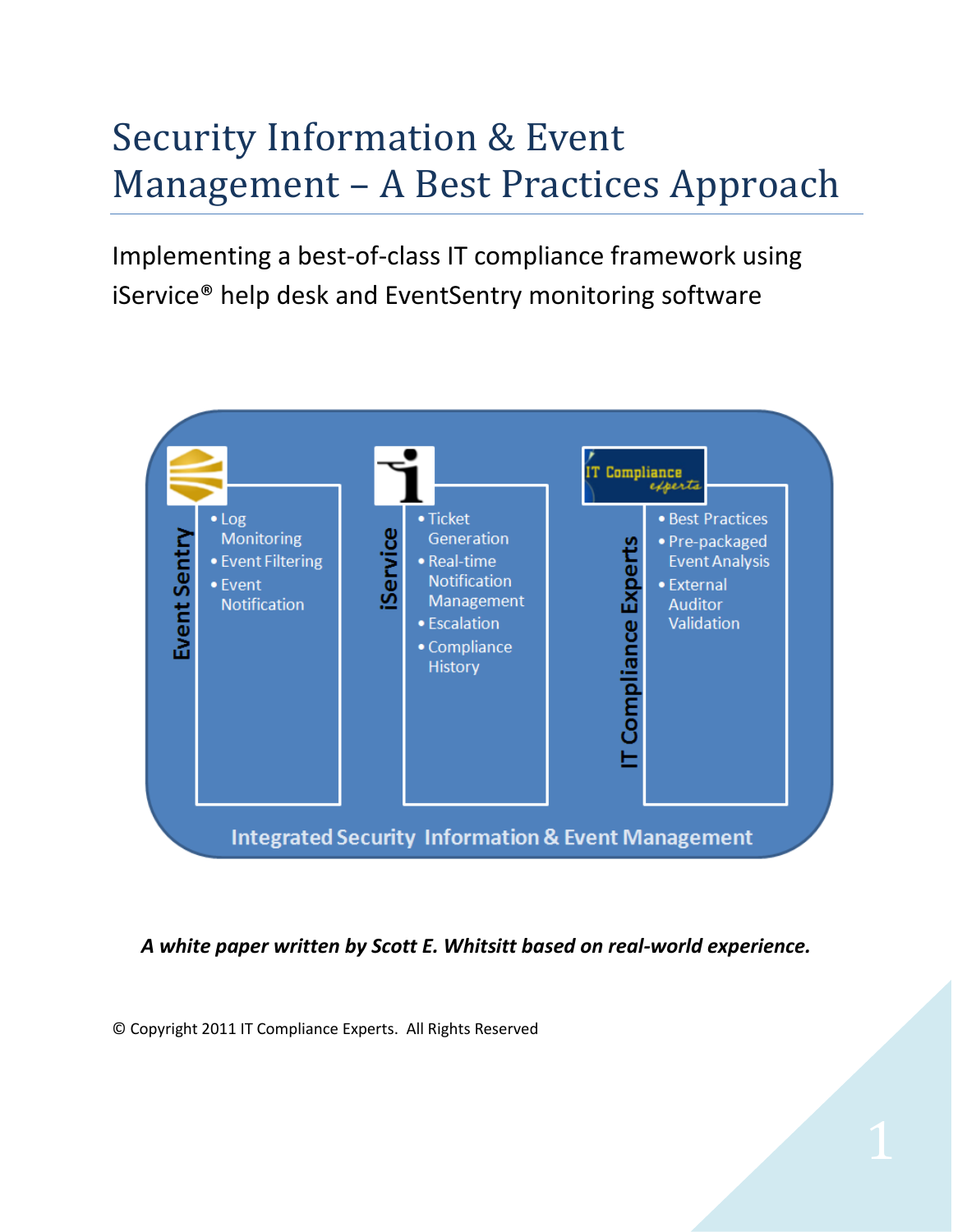

### **Table of Contents**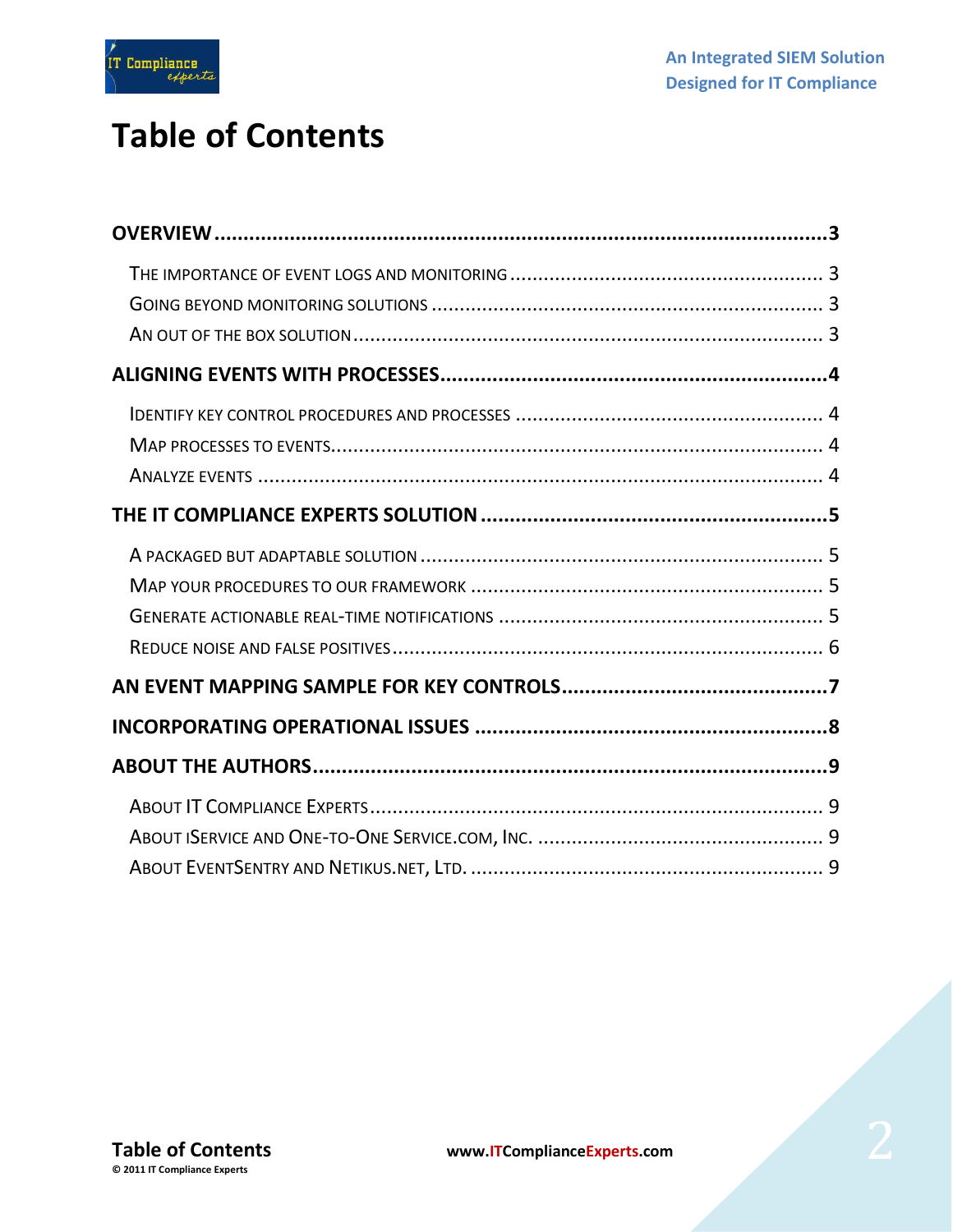66 Many organizations

log monitoring software, but discover during their first IT compliance audit that they don't have evidence of how the events were resolved. "

utilize the notification processes provided by

# <span id="page-2-0"></span>**Overview**

Compliance with the many requirements of Sarbanes-Oxley, HIPAA, PCI and other regulations is a daunting task for most IT organizations. IT Compliance Experts has undertaken a project in connection with two leading software products, iService and EventSentry, to greatly simplify the process for companies subject to these regulations, or any organization interested in improving security and uptime.

#### <span id="page-2-1"></span>**The importance of event logs and monitoring**

Your critical information systems leave a bread crumb trail in the form of logs that provide insight into how your systems are being used. These logs can tell you if someone is attempting to gain unauthorized access, a new user has been added to your network, and a variety of other critical events. Reviewing these logs is an important part of most organization's IT compliance strategy, but a manual review process is not feasible because of the overwhelming amount of data produced.

Event monitoring solutions, like EventSentry, have been developed to streamline and automate this important task. These solutions provide the ability to monitor event logs, syslogs, services, system performance, and network devices in real-time. They provide the ability to notify your security and network team so they can take the appropriate action, and archive information for future use.

#### <span id="page-2-2"></span>**Going beyond monitoring solutions**

An effective compliance framework must go beyond event and system monitoring. It requires fine tuning the types of events monitored and documenting the actions taken. Many organizations utilize the notification

processes provided by log monitoring software, but discover during their first audit that they don't have evidence of how the events were resolved.

IT Compliance Experts has partnered with a leading monitoring solution (EventSentry) and a leading help desk system (iService®), to provide a truly integrated solution for this monitoring and compliance dilemma. When required, important events automatically create support tickets within iService for immediate review. Less urgent events are archived in a database for reporting and future reference.

#### <span id="page-2-3"></span>**An out of the box solution**

Windows event logs contain hundreds of event types and can be difficult to analyze. We've identified the key events and determined whether they need real-time notification and documented follow-up, periodic reporting, or can be archived for future use. Notifications include plain English descriptions of what happened along with the action that should be taken. We've even prewritten the responses your auditors will expect for many of the most common events, and they can be accessed by your IT staff with a single click in the iService system.

The result is a solution that can be quickly deployed, makes your IT organization more responsive and efficient, and helps ensure compliance with key regulations at reduced effort. And, it's available at an affordable price and is easily implemented.

**© 2011 IT Compliance Experts**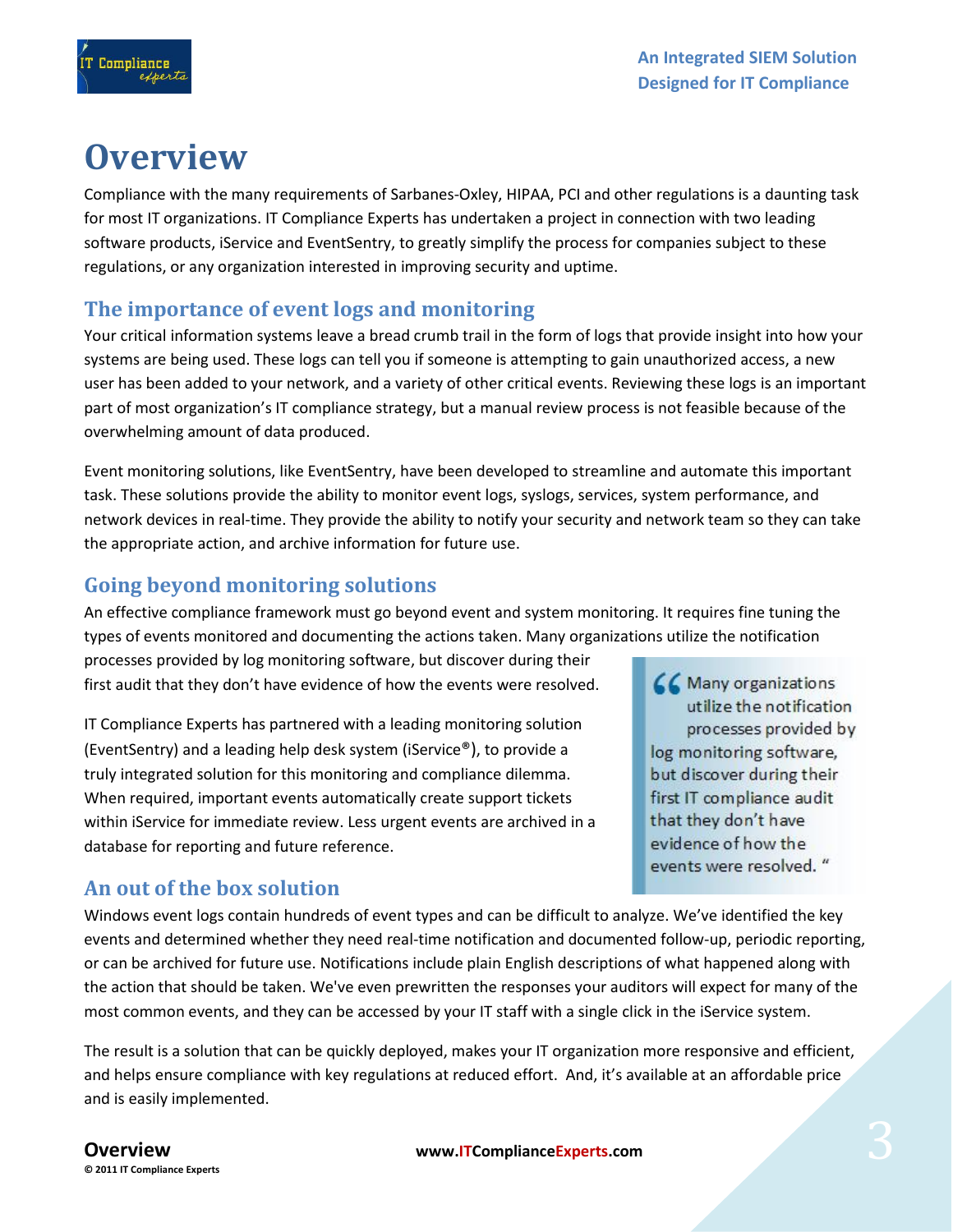<span id="page-3-0"></span>

One of the most important aspects of implementing a monitoring solution is ensuring that it's properly aligned with your security strategy and business processes. Focusing on the highest risk processes will help ensure the success of your solution. There are several steps that you should follow to achieve this alignment and ensure a risk-based approach is followed.

### <span id="page-3-1"></span>**Identify key control procedures and processes**

The number of events generated by Windows servers, firewalls, and other devices can be staggering. As a result, one of the most common questions we hear is "What events should we be monitoring?" Only a subset of control procedures end up generating Windows event logs. So your first step is to identify your key control procedures and processes that are directly related to Windows or other system events.

While there are many events that can be monitored and provide interesting insight, it's critical to limit notifications to those that are mission-critical. Limiting your focus to those control procedures considered "key" will help ensure you are focused on the highest risk areas.

#### <span id="page-3-2"></span>**Map processes to events**

Compliance

After years of designing and evaluating control environments, we've identified a subset of events that directly support the most common control procedures followed by IT organizations. These events tend to align very well with the processes and procedures used to manage changes to systems, logical access to systems, and operational activities such as system backups.

For example, your IT organization likely has a control to ensure that all new user accounts are authorized. When you add a new user to your Windows domain, an event is written to the Windows security log documenting this action. To align your monitoring with these processes, you need to analyze the business processes that are key and map them back to the events that are logged.

#### <span id="page-3-3"></span>**Analyze events**

After you have identified your key control procedures and processes and identified the various Windows events available,

you will need to do some detailed analysis. For example, you need to identify those events that require real-time notification and then find a way to document the action for each of these events. If you already have a robust help desk solution in place, you might consider integrating it with your log monitoring system. You will also need to filter on various details within the events themselves.

This type of analysis can be very time-consuming, and requires staff that have detailed knowledge of Windows event logs and IT control processes. But, it is critical to the overall effectiveness of your solution.

Process processes **Event** • Evaluate logs created Action • Determine action required

• Identify key

**Aligning Events with Processes www.ITComplianceExperts.com © 2011 IT Compliance Experts**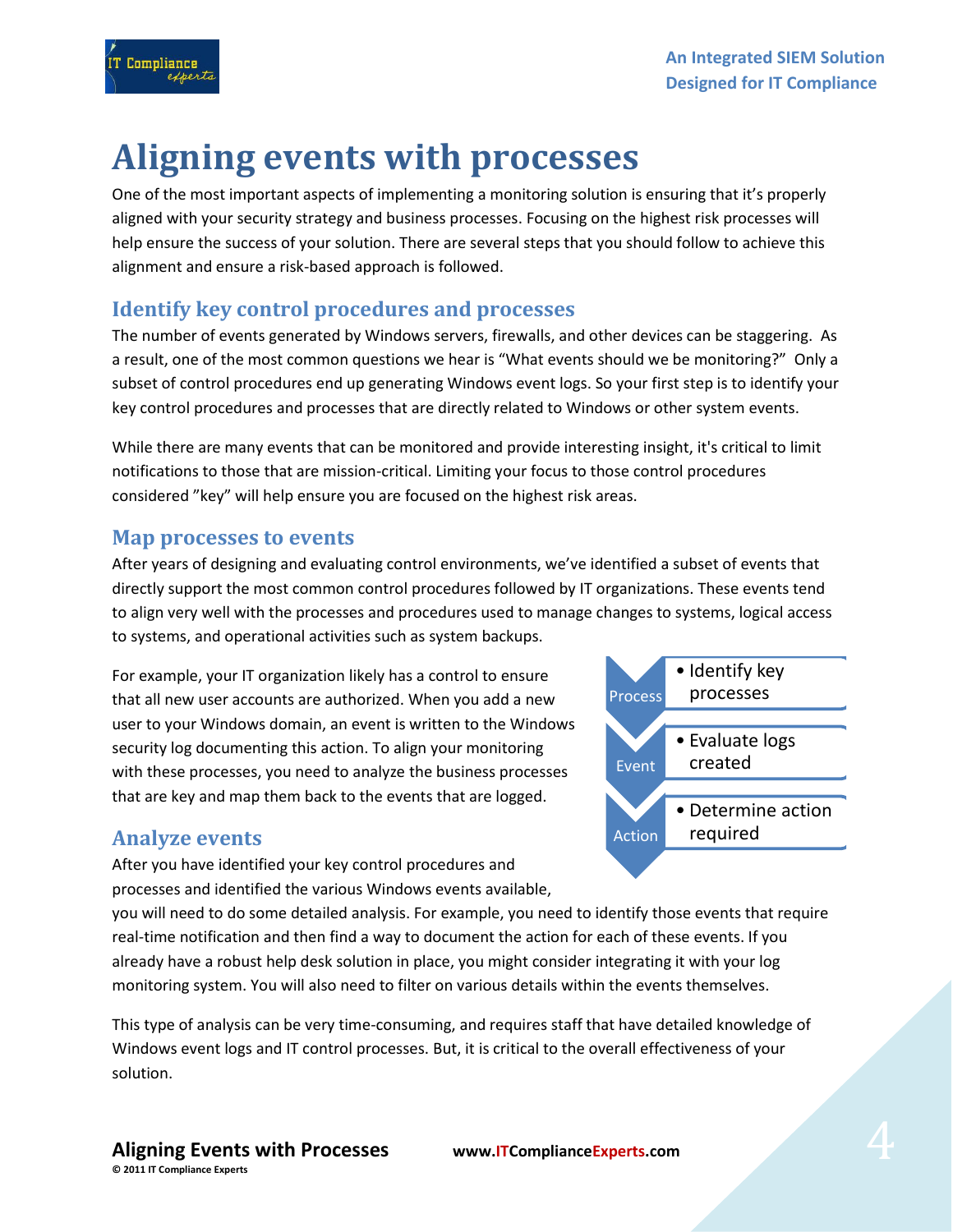# <span id="page-4-0"></span>**The IT Compliance Experts solution**

#### <span id="page-4-1"></span>**A packaged but adaptable solution**

**Compliance** 

Based upon years of experience with the EventSentry monitoring software and iService help desk system, we've developed a prepackaged solution that is adaptable to nearly any enterprise. Our framework was created by identifying common control procedures and activities that generate system events. Then, the corresponding events were analyzed to determine the exact specification for the EventSentry monitoring solution.

These events were further divided into those that require documented action, versus those that simply need to be retained for forensic purposes. For example, you might generate an iService ticket for investigation when a new account is created, but only log account deletions to the EventSentry database without generating a help desk ticket.

#### <span id="page-4-2"></span>**Map your procedures to our framework**

Our framework includes a set of expected key controls that can be easily mapped to your existing control methodology or procedure documents. After a simple mapping of your procedures to our matrix, you'll find a set of events and filter definitions ready to use within the EventSentry and iService applications.

This saves you many hours of required analysis and helps ensure that you are monitoring the highest value events. The preconfigured EventSentry monitoring package and iService configuration ensure you will have an effective process from day one.

#### <span id="page-4-3"></span>**Generate actionable real-time notifications**

Monitoring your network is only one small part of your IT governance requirements. When important events are identified, you need to ensure the right people now about it, and produce evidence that corrective action was taken. EventSentry includes an HTTP action that streamlines this process by creating tickets directly within iService over an https encrypted connection to iService web services. This is very important for multi-location

CC EventSentry includes an HTTP action that creates tickets directly within iService populated with key information such as the server or workstation that generated the notification."

environments, because sending user login details and other event notices via email can compromise your security.

iService tickets are populated with key information such as the server or workstation that generated the notification, the user that initiated the action, and even descriptive notes telling the recipient of the ticket in plain English what needs to be done. Your IT staff can receive email notifications from iService when events occur, and management can be alerted via escalation rules if events are unresolved after a predetermined service level.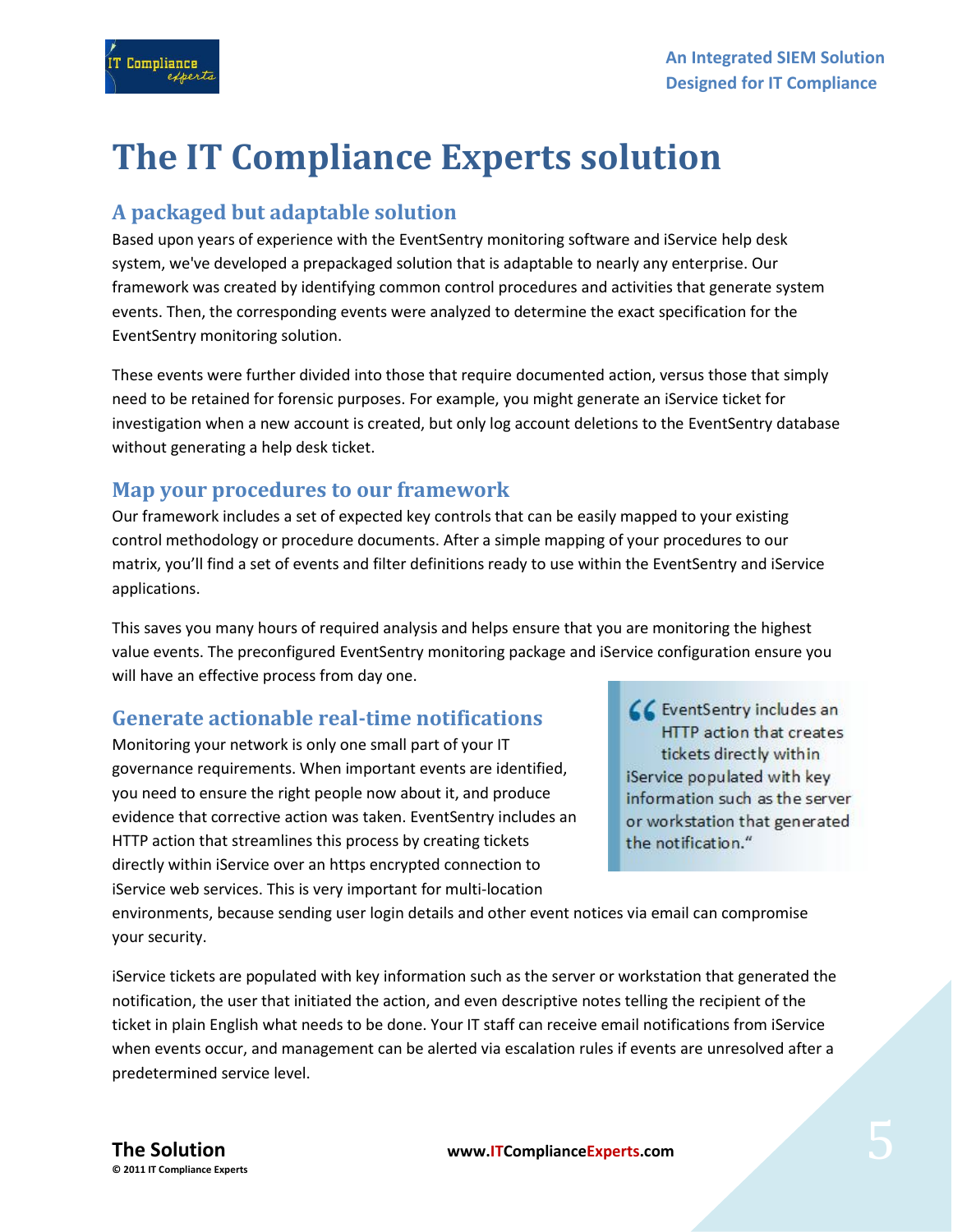

#### **An Example – New Account Created**

For example, most IT organizations have a control procedure that states "All new Windows user accounts are authorized." This control will align with EventSentry filters and actions for Windows event 624 (Windows 2003), which is generated each time you create a new account within Microsoft Active Directory.

EventSentry selects these events as they occur, and a predefined action generates tickets within the iService system. As show below, the result is a user-friendly notification that any of your help desk representatives will understand.



When the ticket is created, the appropriate members of your team can be notified and prompted to ensure proper authorization was obtained. To close out the ticket, a pre-written response can be used to document the investigation with a single mouse click.

#### <span id="page-5-0"></span>**Reduce noise and false positives**

Some actions, such as creating a new account in Microsoft Active Directory, create multiple events in the Windows security log. Some of these events contain no useful information and end up being false positives that can be ignored. However, in order to identify these events you must evaluate various aspects of the event details.

In order to identify this event log noise, you need to understand how Windows events are built. Each event is based on a predefined template that is made up of different string values. These string values define various aspects of the action that took place, such as the user that initiated the action or the account that was affected.

By analyzing the details of these events we can identify those that do not require any action. In collaboration with EventSentry and iService, we performed this analysis and developed prepackaged filters that will save you a significant amount of time.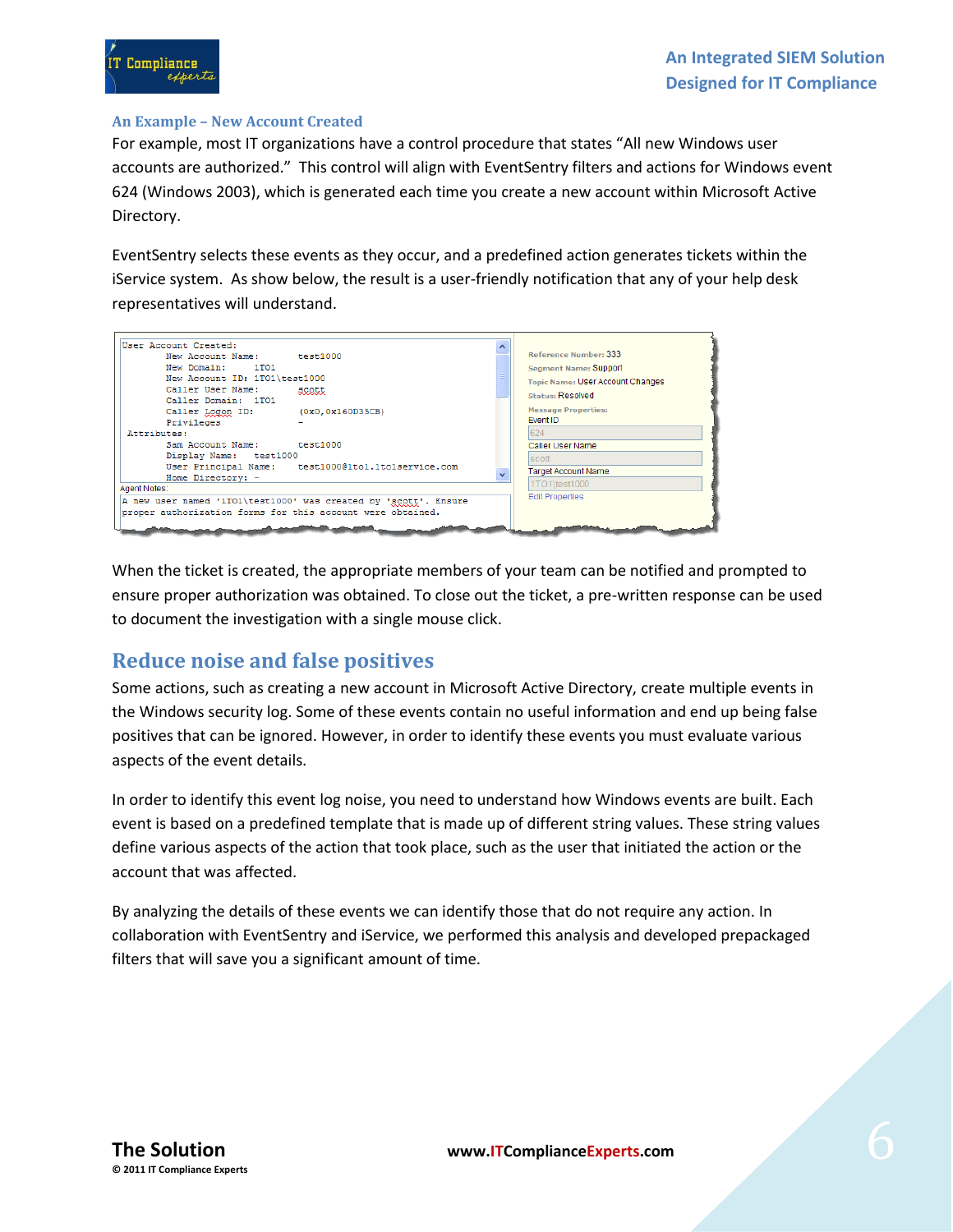

## <span id="page-6-0"></span>**An event mapping sample for key controls**

The table below includes a few of the more important control procedures and related Windows events.

| <b>Business Event</b>                                                                                                                   | <b>Business process that can be</b><br>managed within iService                                                                                                                                            | <b>Windows event IDs</b><br>(W2003 / W2008)                                                       | <b>Suggested action</b><br>(All events are archived)                                                                                                            |
|-----------------------------------------------------------------------------------------------------------------------------------------|-----------------------------------------------------------------------------------------------------------------------------------------------------------------------------------------------------------|---------------------------------------------------------------------------------------------------|-----------------------------------------------------------------------------------------------------------------------------------------------------------------|
| Login occurs with an<br>account that has<br>privileged access and<br>should only be used in<br>conjunction with an<br>approved project. | An iService help desk request<br>should be logged documenting<br>the permission to use the<br>account.                                                                                                    | 528 / 4624                                                                                        | Real-time notification via<br>a ticket in iService that<br>can be matched to the<br>approved permission<br>request.                                             |
| Rights are added to an<br>existing account, such as<br>adding an account to the<br>administrators groups.                               | An iService help desk request<br>should be logged documenting<br>approval for the new access<br>rights.                                                                                                   | 632 / 4728 (Global)<br>636 / 4732 (Local)<br>660 / 4756 (Universal)                               | Real-time notification via<br>a ticket in iService that<br>can be matched to the<br>approved access<br>request.                                                 |
| A new account is created<br>on the Windows network.                                                                                     | An iService help desk request<br>should be logged documenting<br>approval for the new account.                                                                                                            | 624 / 4720                                                                                        | Real-time notification via<br>a ticket in iService that<br>can be matched to the<br>approved access<br>request.                                                 |
| An account is deleted<br>from Windows Active<br>Directory.                                                                              | These are usually accounts that<br>have been dormant and<br>previously disabled, or are<br>related to a user termination.<br>An iService ticket should be<br>created to document the<br>account deletion. | 630 / 4726                                                                                        | No need for real-time<br>notification. Just archive<br>to the EventSentry<br>database for use during<br>your audit.                                             |
| A Windows account is<br>disabled.                                                                                                       | An iService help desk request<br>should be logged for all user<br>terminations with a requested<br>date for removing access.                                                                              | 629 / 4725                                                                                        | No need for real-time<br>notification. Just archive<br>to the EventSentry<br>database for use during<br>your audit.                                             |
| An account is locked out<br>because of failed logon<br>attempts.                                                                        | There is no routine process<br>associated with account<br>lockouts.                                                                                                                                       | 644 / 4740                                                                                        | If the account has<br>privileged access, real-<br>time notification is<br>justified. Otherwise, a<br>daily report summarizing<br>activity may be<br>sufficient. |
| A Windows account that<br>was disabled is re-<br>enabled.                                                                               | This is similar to a new account<br>being created, and should be<br>accompanied by an authorized<br>user request in iService.                                                                             | The body of 642 /<br>4738 must be filtered<br>to identify disabled<br>versus enabled<br>accounts. | Real-time notification via<br>a ticket in iService that<br>can be matched to the<br>approved access request<br>for re-enabled accounts.                         |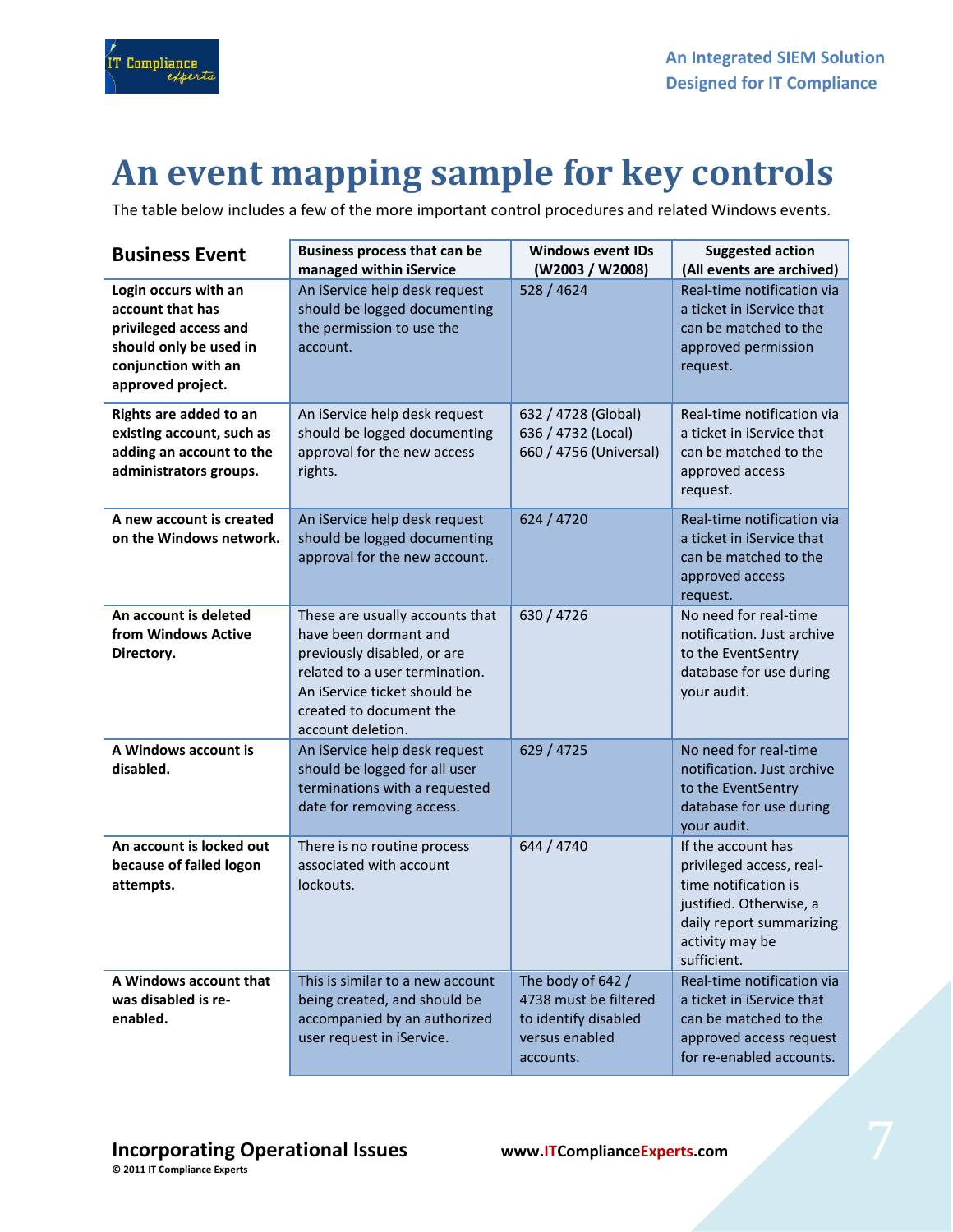

# <span id="page-7-0"></span>**Incorporating operational issues**

In addition to monitoring for security and IT compliance, most organizations leverage their monitoring solution to track important aspects of key servers and network devices. EventSentry includes the ability to monitor disk space, CPU and memory utilization, Windows services, files, applications, network devices, and most aspects of your IT environment.

| DEV02 (Servers)         |                                    |                                    |                                                                                       |
|-------------------------|------------------------------------|------------------------------------|---------------------------------------------------------------------------------------|
| <b>CPU</b>              | <b>Free Diskspace</b>              | CPU:                               | 2x Intel(R) Pentium(R) D CPU 2.80GHz                                                  |
| 40<br>60                |                                    | <b>Physical Memory:</b>            | 3.837 MB                                                                              |
| 20                      | 80                                 | OS:                                | [SRV] Windows Server 2003 R2 Enterprise Edition, Service Pack 2<br>64-Bit             |
|                         | $\mathbf{C}$<br>total<br>n         | Installed / System Root:           | 1/17/2008 3:29:02 PM / C:W/INDOWS                                                     |
|                         |                                    | Manufacturer / Model:              | Dell Inc. / Dell DXP051                                                               |
|                         | 47%<br>$\frac{1}{2}$<br>52%<br>51% | <b>Bios / Serial Number:</b>       | A07 / 5BKQ491                                                                         |
|                         |                                    | Notes:                             | File server / Seantest64 QA system / Corporate website QA. This is a 64bit<br>server. |
|                         |                                    | <b>Complete free</b><br>diskspace: | 476.32 Gb                                                                             |
|                         |                                    | Complete diskspace:                | 931.45 Gb                                                                             |
| <b>Used Memory</b>      | <b>Average Disk Queue Length</b>   |                                    |                                                                                       |
| 75%<br>50%<br>25%<br>0% | 30<br>100%<br>20                   | Events<br>Heartbeat                | <b>Disk</b><br>Performance<br>Services<br>Applications<br>Hardware                    |

Similar to the examples shown for security events, EventSentry can generate tickets directly within the iService help desk that contain important details about operational issues. For example, if the free disk space on a key server falls below a specified threshold EventSentry can generate a ticket in iService for immediate investigation.

The iService help desk system accepts input via HTTPS, which greatly simplifies integration with EventSentry. You can generate tickets for any operational issue and capture important information such as the computer affected, service that stopped, and other descriptive information. iService manages the real-time notifications to staff and can route the ticket to the appropriate member of your IT team based upon server, application, type of issue, or any aspect associated with the event.

|                           |                                                | 10.121.45.11       |  |
|---------------------------|------------------------------------------------|--------------------|--|
| SQLSERVER2005VM           |                                                |                    |  |
| Group:                    | <b>Servers</b>                                 | DEV02              |  |
| OS:                       | Windows Server 2008 Server<br>Enterprise (SP1) |                    |  |
| OS Features:              | $64 - Bit$                                     | <b>ISERVICEWEB</b> |  |
| Manufacturer:             | Microsoft Corporation                          |                    |  |
| Model:                    | Virtual Machine                                | <b>MAGILLDEV</b>   |  |
| CPU / Memory:             | 4 CPU(s) / 16 Gb                               |                    |  |
| Uptime:                   | 272d 15h 35m                                   |                    |  |
|                           | More Information                               | SQL02              |  |
| <b>Heartbeat</b>          | <b>Edit</b>                                    | SQLSERVER2005VM    |  |
| Ping Roundtrip:           | 29ms                                           |                    |  |
| Performance               | Edit                                           | <b>VMHOSTER</b>    |  |
| <b>CPU</b> :              | 3%                                             |                    |  |
| System Memory:            | 242 Mb                                         | WIN-M2AK6MY7L06    |  |
| Disk Utilization:         | n                                              |                    |  |
| <b>Diskspace</b>          | Edit                                           |                    |  |
| C.                        | 36 %                                           |                    |  |
| <b>Automatic Services</b> | <b>Edit</b>                                    |                    |  |
| <b>TPM Base Services:</b> | Stopped                                        |                    |  |
| <b>Hide Computer</b>      |                                                |                    |  |